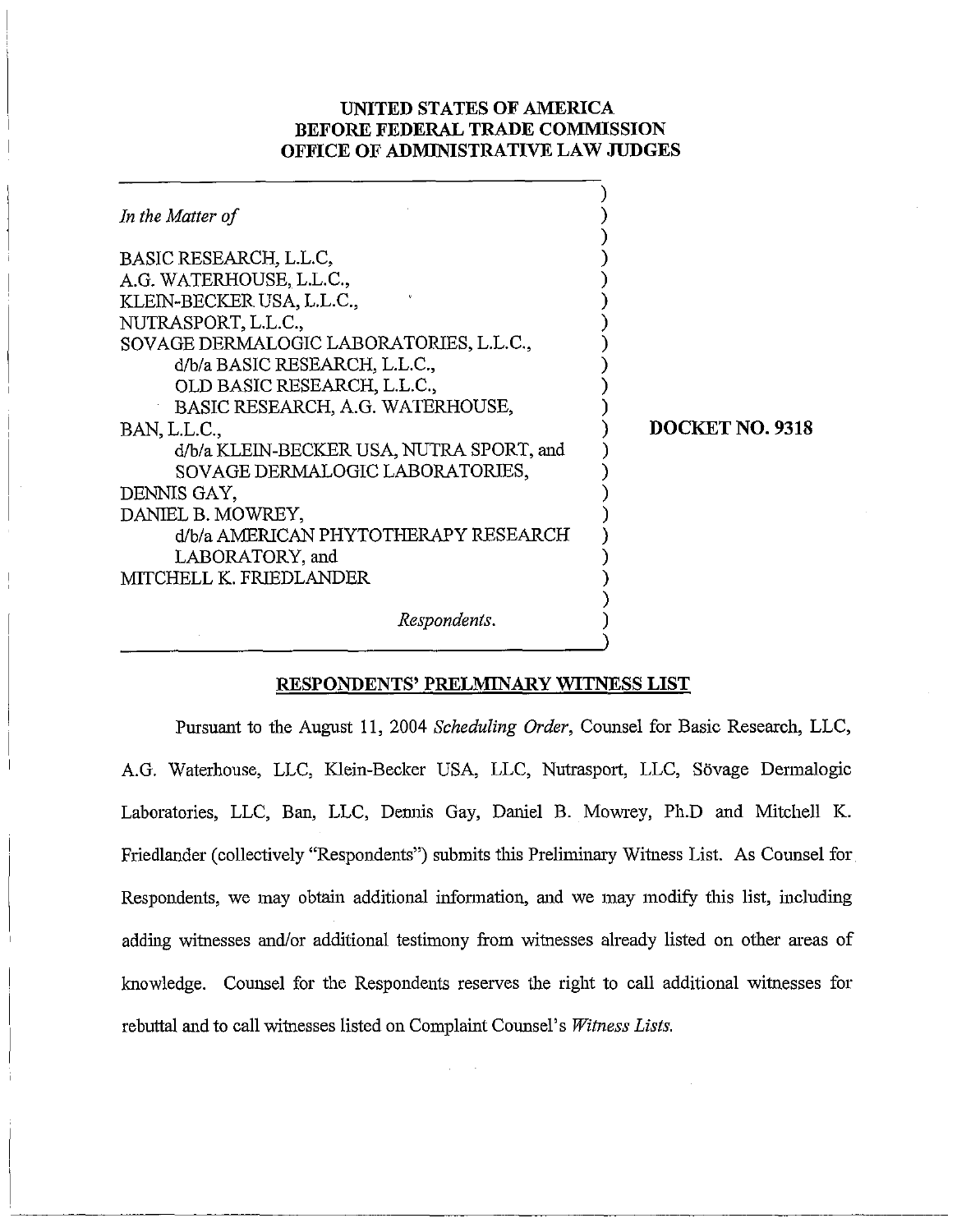- 1. Counsel for the Respondents may call one or more of the following witnesses (or, where applicable, yet to be identified representatives of the following entities) to testify as to the business enterprises of the companies and other entities identified in the Complaint, the development of the challenged products, and the marketing of the challenged products.
	- **a.** G. (George) Evan Bybee Manager and Member, Winterfox, LLC Director, EB Enterprises, Inc. Registrant, Nutra Star (DBA) 5742 West Harold Gatty Dr. Salt Lake City, UT 84116
	- b. Mitchell K. Friedlander 5742 West Harold Gatty Dr. Salt Lake City, UT 841 16
	- c. Demis W. Gay Member, BAN, LLC Member, Basic Research, LLC Member, Klein-Becler, LLC Member, Nutrasport, LLC Member, Sovage Dermatologic Laboratories, LLC Member and Member, Winterhawk Enterprises, LLC President, DG Enterprises, Lnc. 5742 West Harold Gatty Dr. Salt Lake City, UT 841 16
	- d. Michael Meade Director of Operations Administration Dep't 5742 West Harold Gatty Dr. Salt Lake City, UT 841 16
	- e. Daniel B. Mowrey Director of Scientific Affairs, American Phytotherapy Research Laboratory Director, President, and Treasurer, DBM Enterprises, Inc. Manager and Member, Victory Publications, LLC 5742 West Harold Gatty Dr. Salt Lake City, UT 84116
	- f. Respondent AG Waterhouse, LLC 5742 West Harold Gatty Dr. Salt Lake City, UT 84116
	- g. Respondent BAN, LLC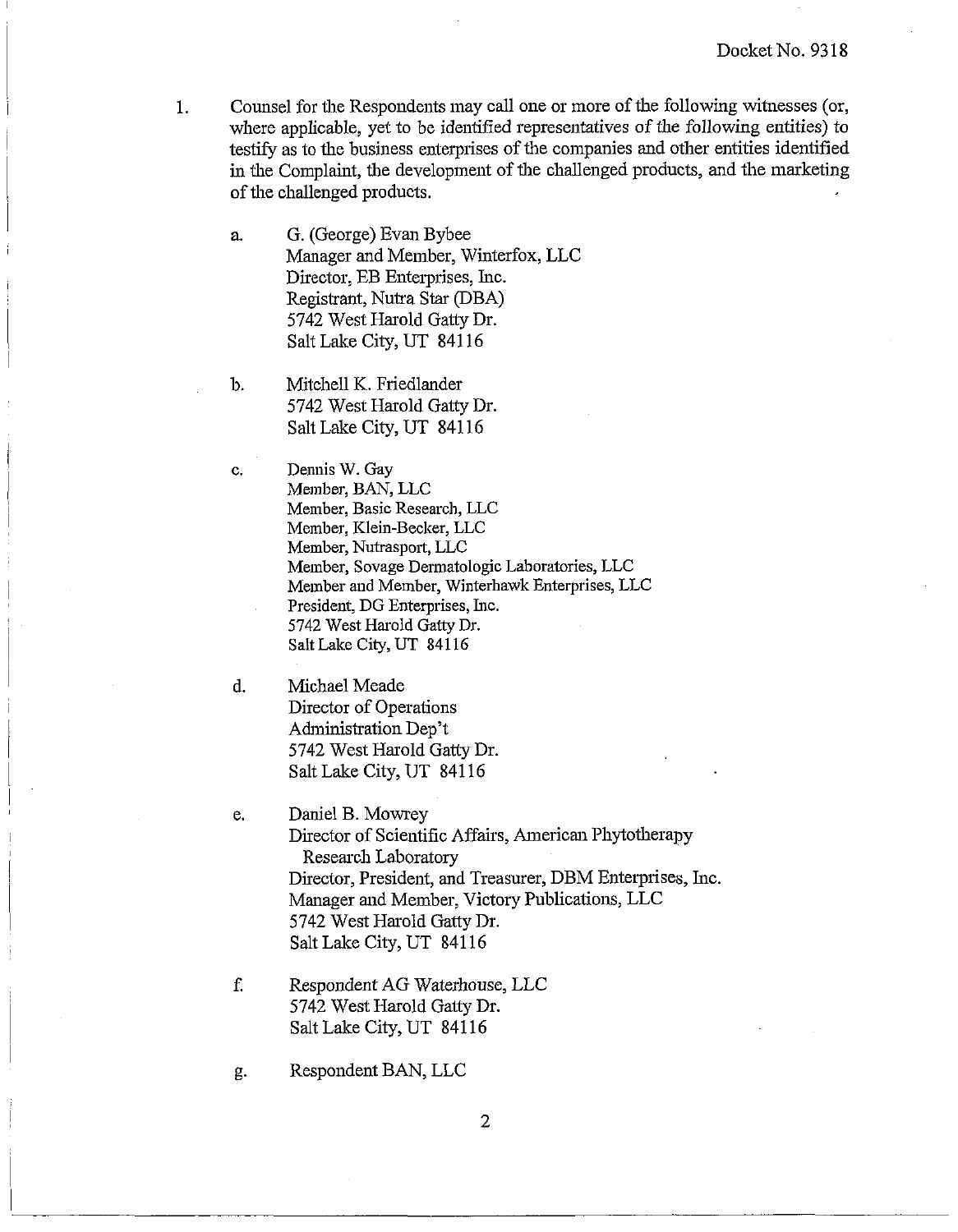5742 West Harold Gatty Dr. Salt Lalce City, UT 84116

11. Respondent Basic Research, LLC 5742 West Harold Gatty Dr. Salt Lalce City, UT 84116  $\mathbb{R}^2$ 

i. Respondent Klein-Becker USA, LLC 5742 West Harold Gatty Dr. Salt Lake City, UT 841 16

j. Respondent Nutrasport, LLC 5742 West Harold Gatty Dr. Salt Lake City, UT 841 16

lc. Respondent Sovage Dermalogic Laboratories, LLC 5742 West Harold Gatty Dr. Salt Lake City, UT 841 16

1. Taige S. Bybee Member, Winterfox, LLC 5742 West Harold Gatty Dr. Salt Lake City, UT 84116

**in.**  Don Atkinson Global Sales Director 5742 West Harold Gatty Dr. Salt Lake City, UT 841 16

Nathalie Chevreau  $n$ . 5742 West Harold Gatty Dr. Salt Lake City, UT 841 16

Jeffrey A. Davis o. Marketing Dep't 5742 West Harold Gatty Dr. Salt Lake City, UT 84116

Bodee Gay p. Consumer Sales Dep't 5742 West Harold Gatty Dr. Salt Lake City, UT 84116

Gina Jo Gay q. Marketing Dep't Member, Winterhawk Enterprises, LLC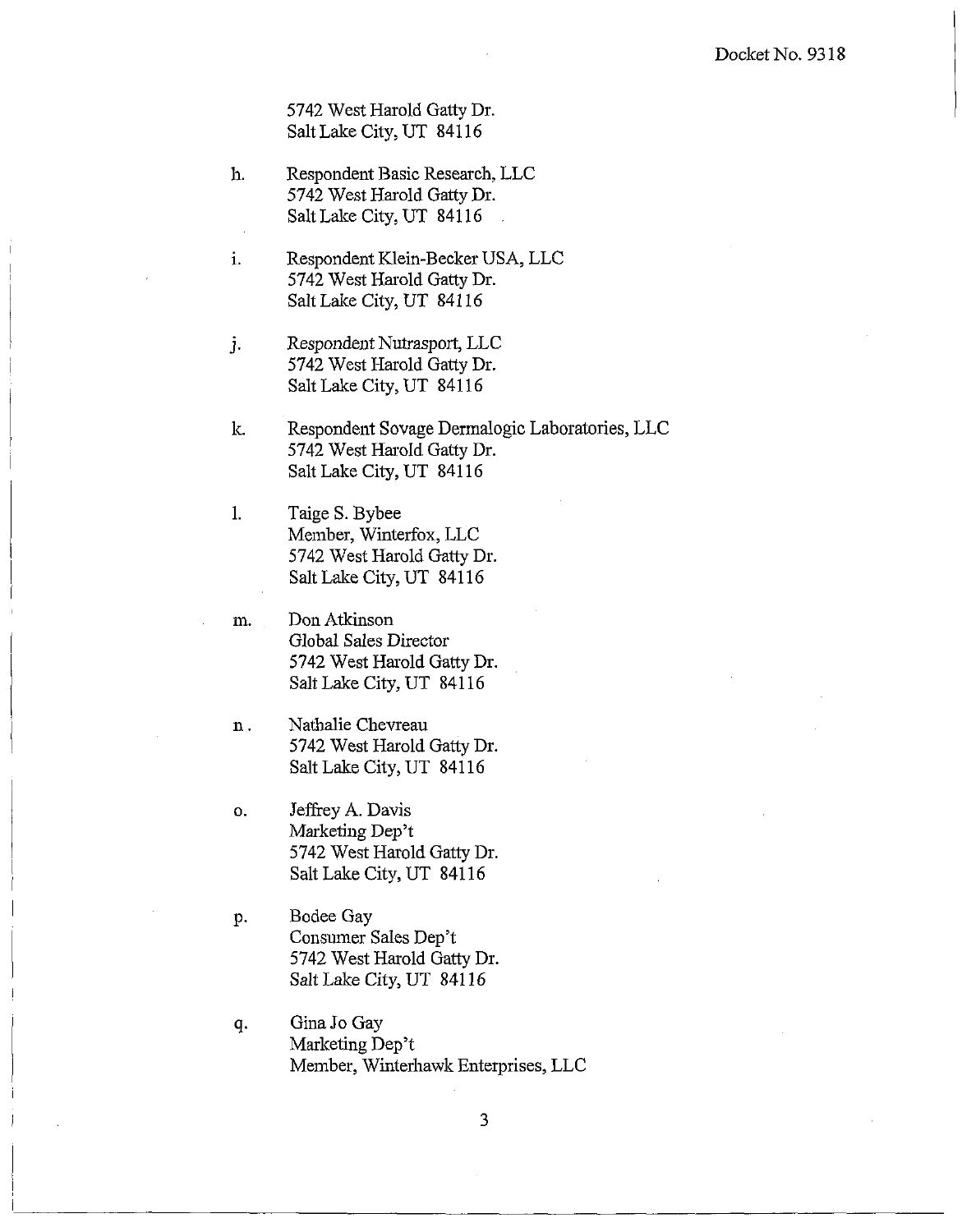Member, XM International, LLC 5742 West Ilarold Gatty Dr. Salt Lake City, UT 841 16

- Melanie Gay r. Marketing Dep't 5742 West IHarold Gatty Dr. Salt Lake City, UT 841 16
- Marie J. Hansen S. Marketing Dep't 5742 West Harold Gatty Dr. Salt Lake City, UT 841 16
- Brett Madsen  $t$ . Marketing Dep't 5742 West Harold Gatty Dr. Salt Lake City, UT 841 16
- Branna Mowrey u. American Phytotherapy Research Laboratory Manager and member, Victory Publications, LLC 5742 West Harold Gatty Dr. Salt Lake City, UT 841 16
- Kregg Mowrey  $V$ . American Phytotherapy Research Laboratory Manager and Member, Victory Publications, LLC 5742 West Harold Gatty Dr. Salt Lake City, UT 841 16
- Vicki Mowrey w. Member/Director/Officer, American Phytotherapy Research Laboratory Vice-president and Secretary, DBM Enterprises, Inc. 5742 West Harold Gatty Dr. Salt Lalce City, UT 84116
- Gary L. Sandberg  $\mathbf{x}$ . Marketing Dep't 5742 West Harold Gatty Dr. Salt Lake City, UT 84116
- Ned C. Simpson у. Marketing Dep't 5742 West Harold Gatty Dr. Salt Lake City, UT 84116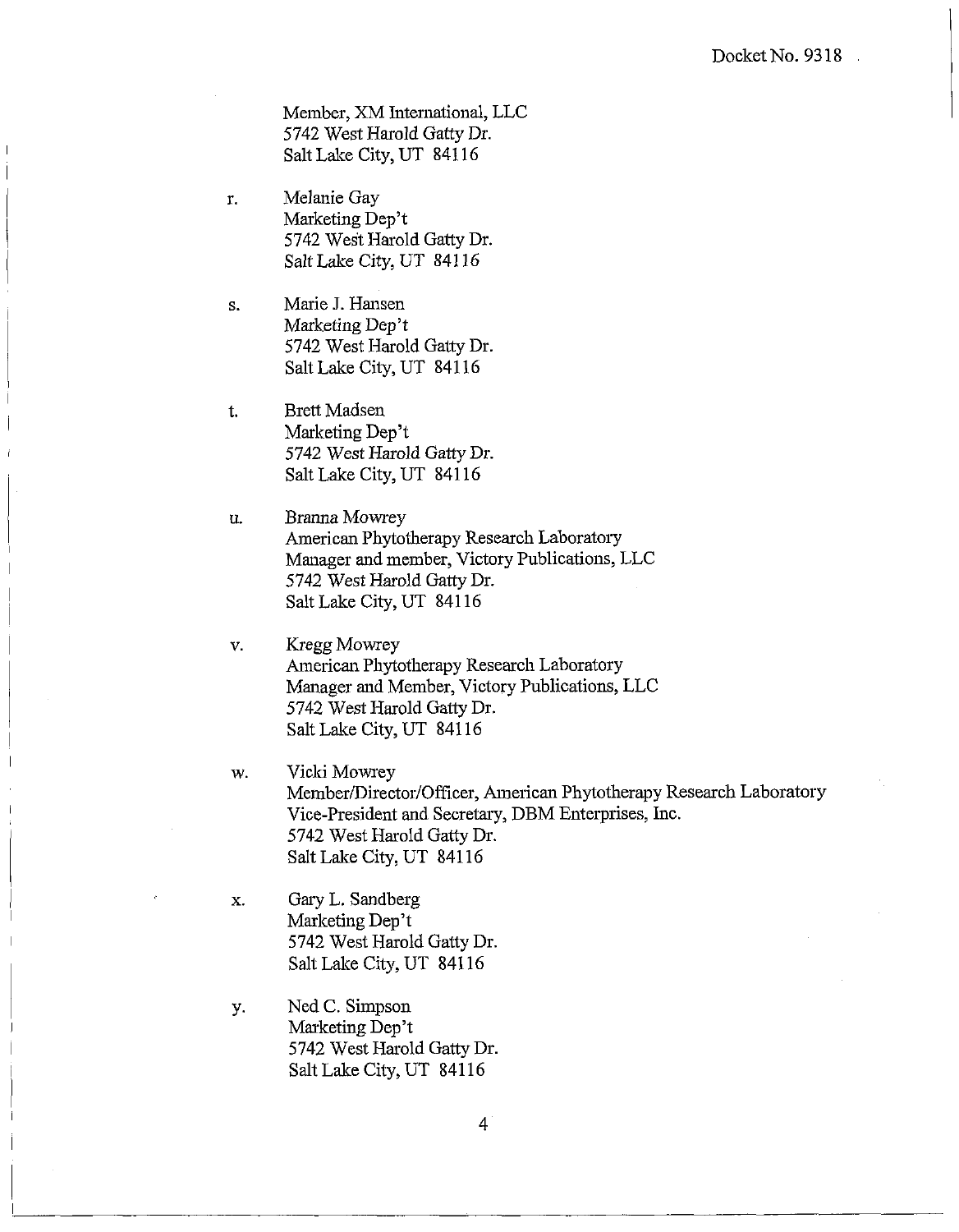- **2.**  Tiffany Strobe1 Marketing Dep't 5742 West Harold Gatty Dr. Salt Lake City, UT 84116
- aa. Patton Boggs 1660 Lincoln Street, #I900 Denver, CO 80264
- bb. Kellie Andrews Conmittee on Energy & Commerce 3 16 Ford Building Washington, D.C. 20515
- CC. David Nelson
- dd. Andrea Levine NAD 70 West 36" Street New York, NY 10018
- ee. David Mallen NAD 70 West 36" Street New York, NY 10018
- 2. Counsel for the Respondents may call yet to be identified representatives of the following entities to testify as to the evaluation and/or regulation of the products identified in the **Complaint.** 
	- a. U.S. Food and Drug Administration 2098 Gaither Road Roclville, Maryland 20850 (301) 594-1 190
	- b. National Institutes of Health 9000 Roclcville Pike Bethesda, Maryland 20892 (301) 496-4000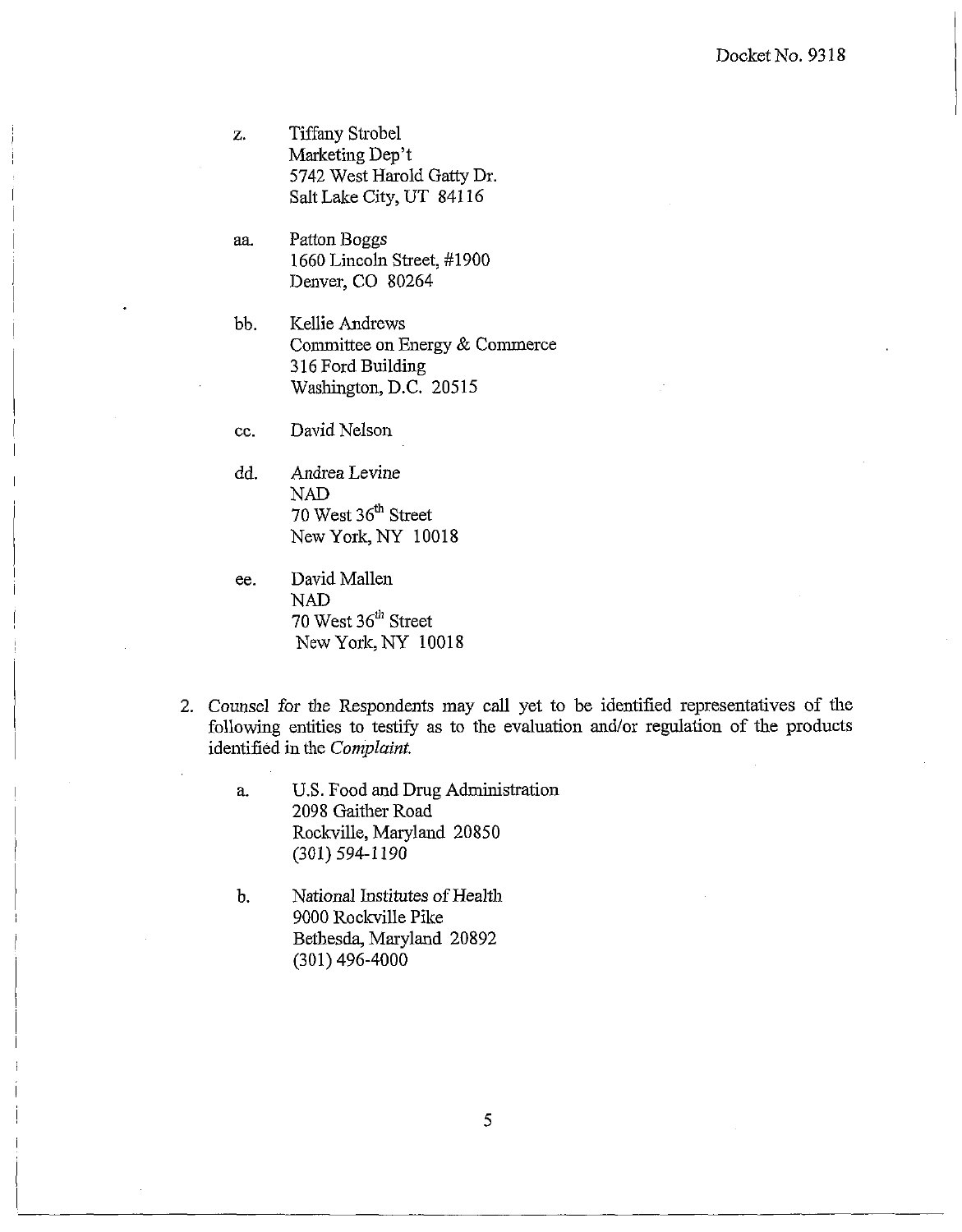**3.** Counsel for the Respondents may call the following individuals or representatives of the following entities to testify as to the scientific support for the products and claims identified in the *Conzplaint.* 

Dr. George Bray a. Clinical Obesity and Metabolic Syndrome Division Pennington Biomedical Research Center Louisiana State University 6400 Perkins Road Baton Rouge, LA 70808

Nathalie Chevreau  $\mathbf{b}$ . 5742 Harold Gatty Dr. Salt Lake City, UT 841 16

DermPharm/Derm Tech International c. 15222-B Avenue of Science San Diego, CA 92128

d. Dr. Edward G. Fey Biomodels, LLC 227 Linden Street Wellesley, MA 02482

Dr. Bruce Frome e. 415 North Crescent Drive - Suite 230 Beverly Hills, CA 90210

- f. Dr. Frank Greenway Outpatient Clinic Pennington Biomedical Research Center Louisiana State University 6400 Perkins Road Baton Rouge, LA 70808 (225) 763-2576
- Daniel B. Mowrey g. 5742 Harold Gatty Dr. Salt Lake City, UT 841 16
- Corporate Respondents h.

Shimizu i. Foresight Building 3-5-2, Iwamoto-cho

6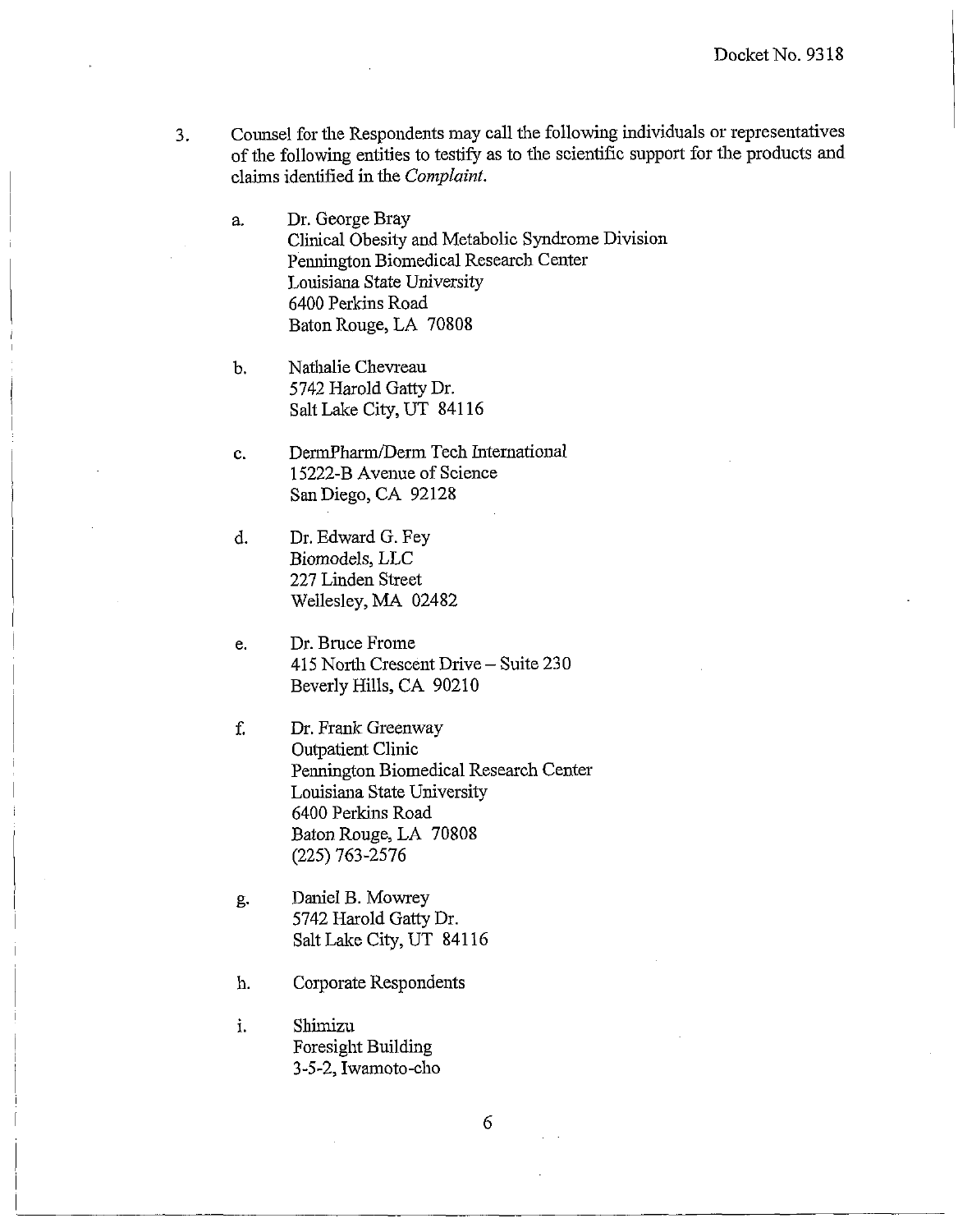Chiyoda-ku, Tokyo 101-0032, Japan

- j. C. Livieri
- k. F. Novazi
- R. Lorini  $\mathbf{l}$ .
- C.M. Colker m.
- D.S. Kalman n.
- A. Minsh o.
- P.A. Daly  $\mathbf{p}$ .
- D.R. Krieger q.
- A.G. Dulloo r.
- J.B. Young  $S_{\star}$
- $t,$ D. DeWitt
- M. Garavito u.
- v. **J.** Antonio
- w. D. Allison
- **x.** E. Boozer
- y. A. Astrup
- **z.** R. Pasquale
- aa. L. Landsberg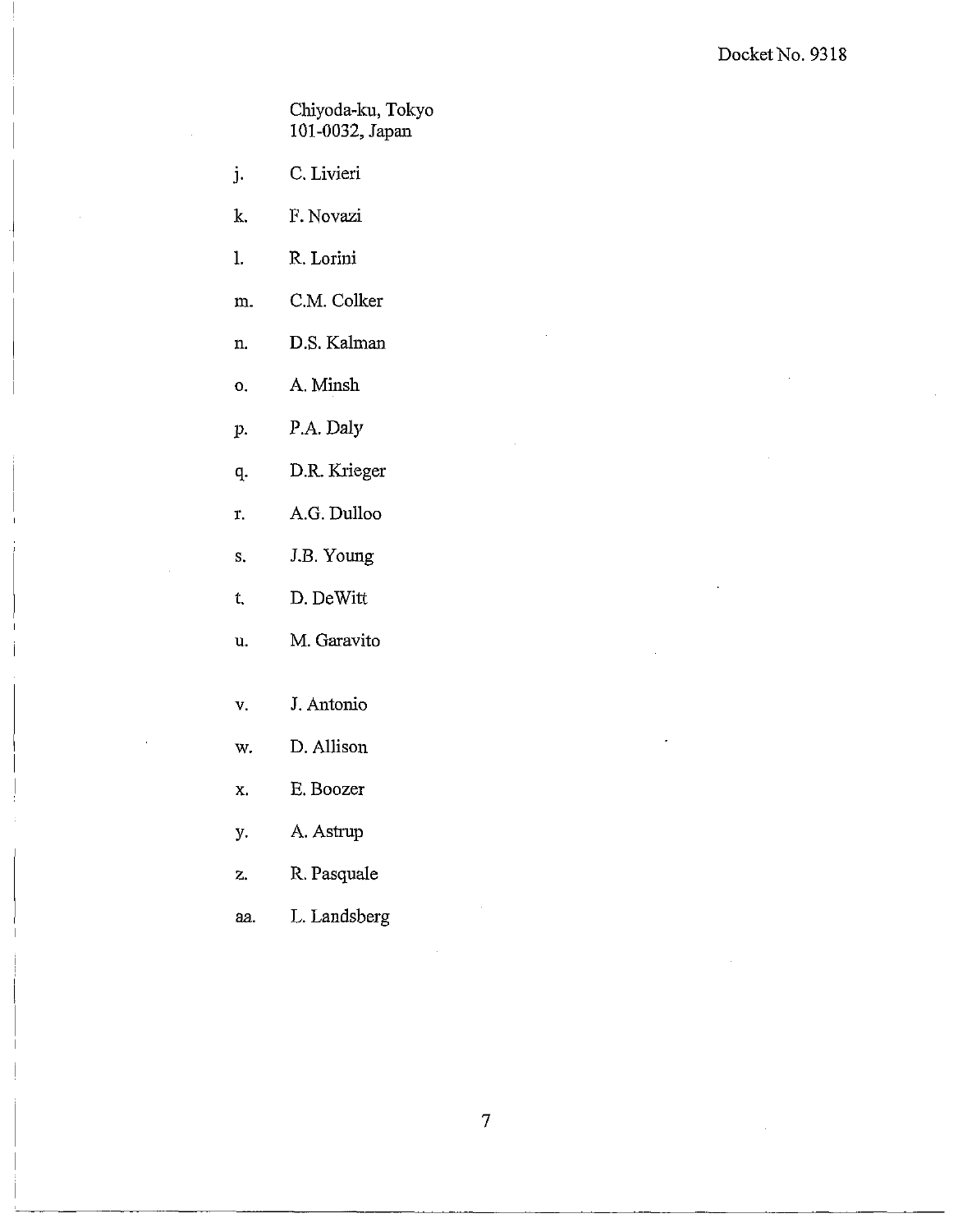- 4. Counsel for the Respondents may call the following witness to testify as to complaints received by the Federal Trade Connnission.
	- a. Denise Owens hvestigator Federal Trade Conmission 600 Pennsylvania Avenue Washington, D.C. 20508
	- b. Kevin Towers Investigator Federal Trade Commission 600 Pennsylvania Avenue, N.W. Washington, D.C. 20580
- 5. Counsel for the Respondents may call the following witnesses to testify as to the regulatory scheme enforced by the FTC, the FTC's enforcement practices, the FTC's decision to proceed against the Respondents, the FTC's prosecution of this action, the defenses of Respondents, and any other similar matter.
	- a. Walter Gross Division of Enforcement Bureau of Consumer Protection Federal Trade Commission 600 Pennsylvania Avenue, N.W. Washington, D.C. 20580
	- b. Joshua S. Millard Division of Enforcement Bureau of Consumer Protection Federal Trade Commission 600 Pennsylvania Avenue, N.W. Washington, D.C. 20580
	- c. Jonathan Cowen Division of Enforcement Bureau of Consumer Protection Federal Trade Conmission 600 Pennsylvania Avenue, N. W. Washington, D.C. 20580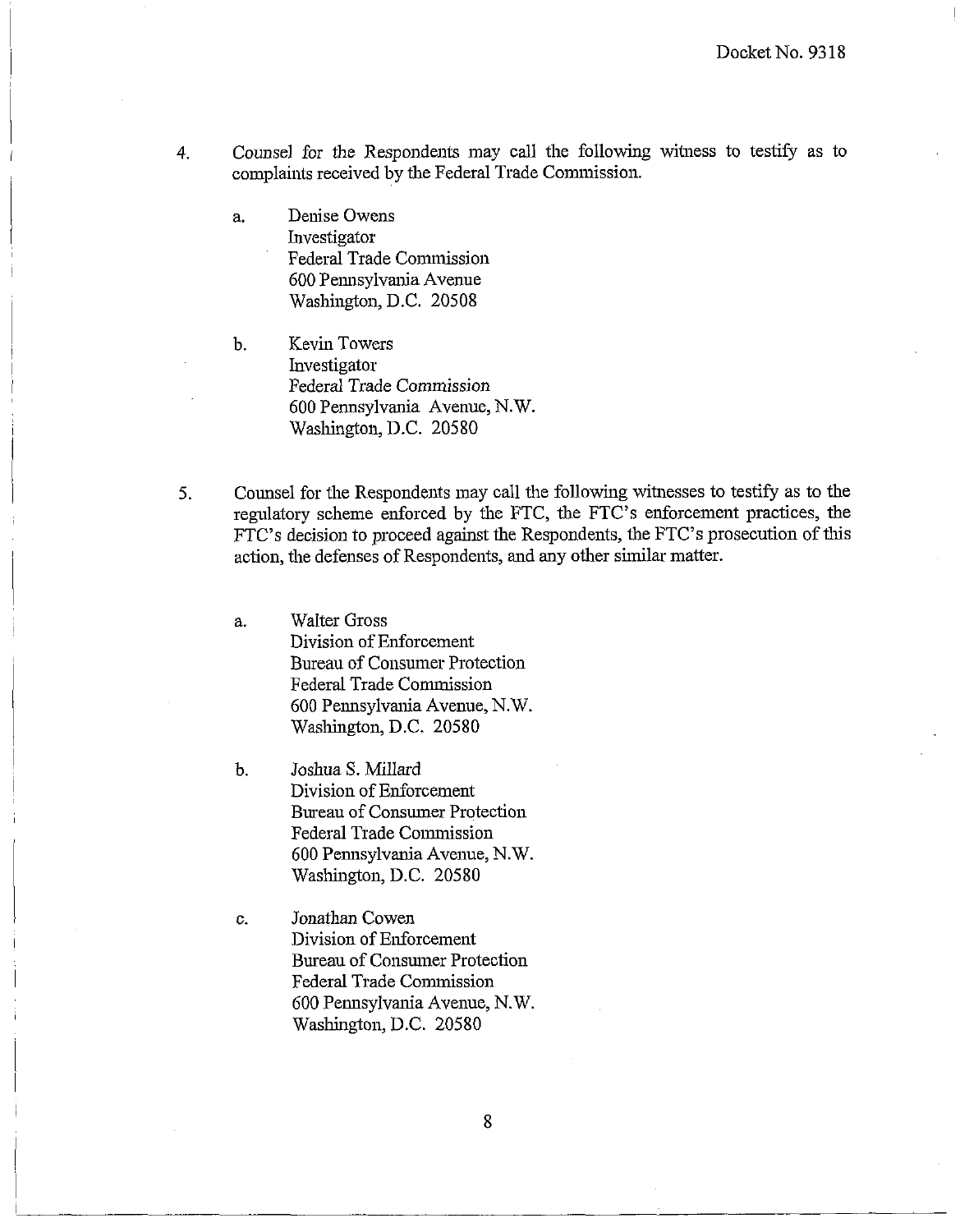- $\mathbf{d}$ . Richard Cleland Bureau of Consumer Protection Federal Trade Commission 600 Pennsylvania Avenue, N.W. Washington, D.C. 20580
- Timothy J. Muris e. Federal Trade Commission 601 New Jersey Ave., N.W., SuiteNJ-2122 Washington, D.C. 20001
- Mozelle W. Thompson  $f_{\cdot}$ . Federal Trade Conunission 601 New Jersey Ave., N.W., Suite NJ-2122 Washington, D.C. 20001
- Orson Swindle g. Federal Trade Conmission 601 New Jersey Ave., N.W., Suite NJ-2122 Washington, D.C. 20001
- h. Thomas B. Leary Federal Trade Commission 601 New Jersey Ave., N.W., Suite NJ-2122 Washington, D.C. 20001
- i. Pamela Jones Harbour Federal Trade Commission 601 New Jersey Ave., N.W., Suite NJ-2122 Washington, D.C. 20001
- j. Howard Beales, III Bureau of Consumer Protection Federal Trade Commission 600 Pennsylvania Avenue, N.W. Washington, D.C. 20580

#### **EXPERT WITNESSES**

Pursuant to the August 11, 2004 Scheduling Order, Counsel for the Respondents will refrain from including its expert witnesses in this *Preliminary Witness List*.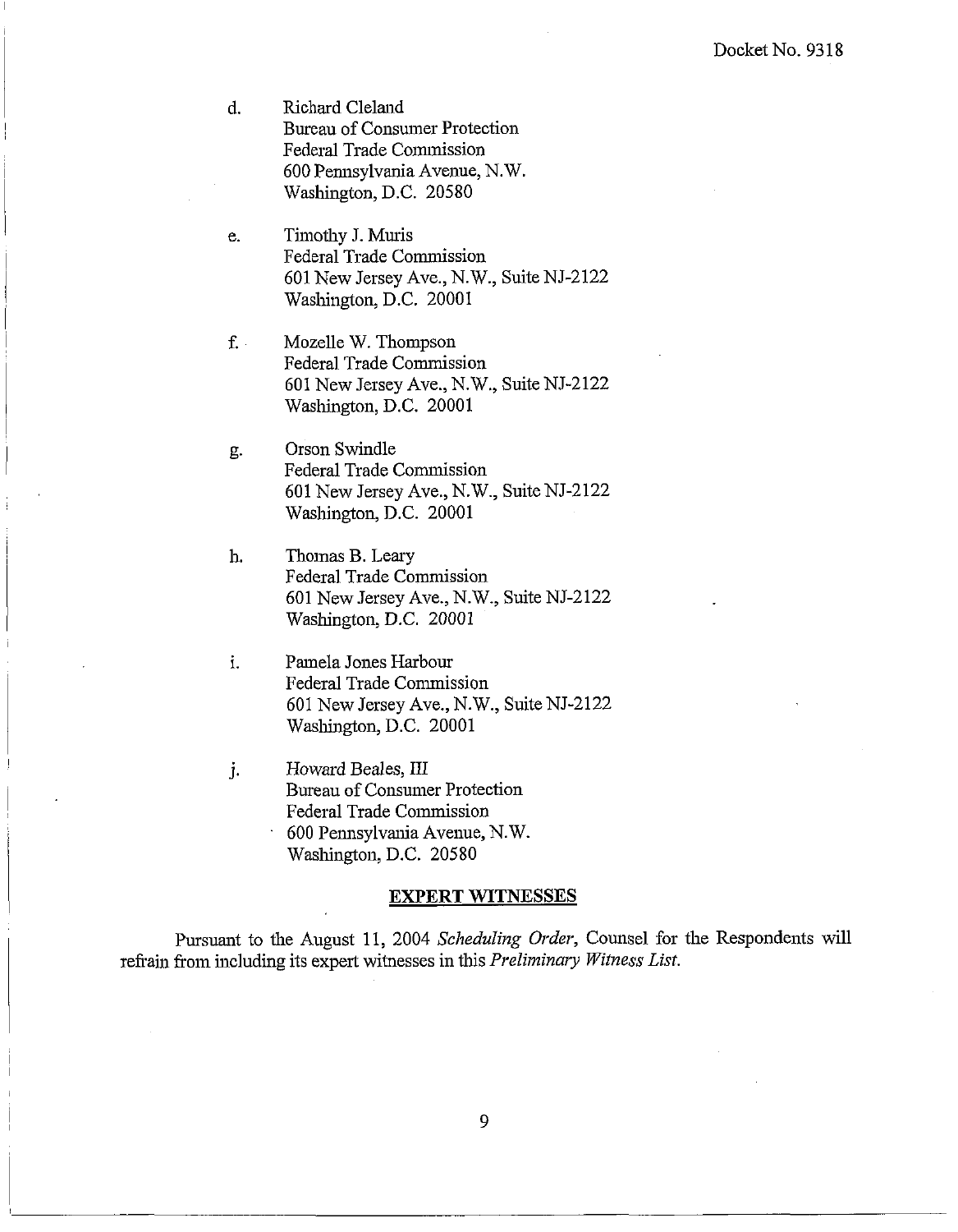Respectfully submitted,

Jeffrey D. Feldman Gregory L. Hillyer Christopher P. Demetriades FeldmanGale, P.A. Miami Center, 19<sup>th</sup> Floor 201 South Biscayne Blvd. Miami, Florida 33 131 Tel: (305) 358-5001 Fax: (305) 358-3309

Attorneys for Respondents Basic Research, LLC, A.G. Waterhouse, LLC, Klein-Becker USA, LLC, Nutrasport, LLC, Sovage Dermalogic Laboratories, LLC and Ban, LLC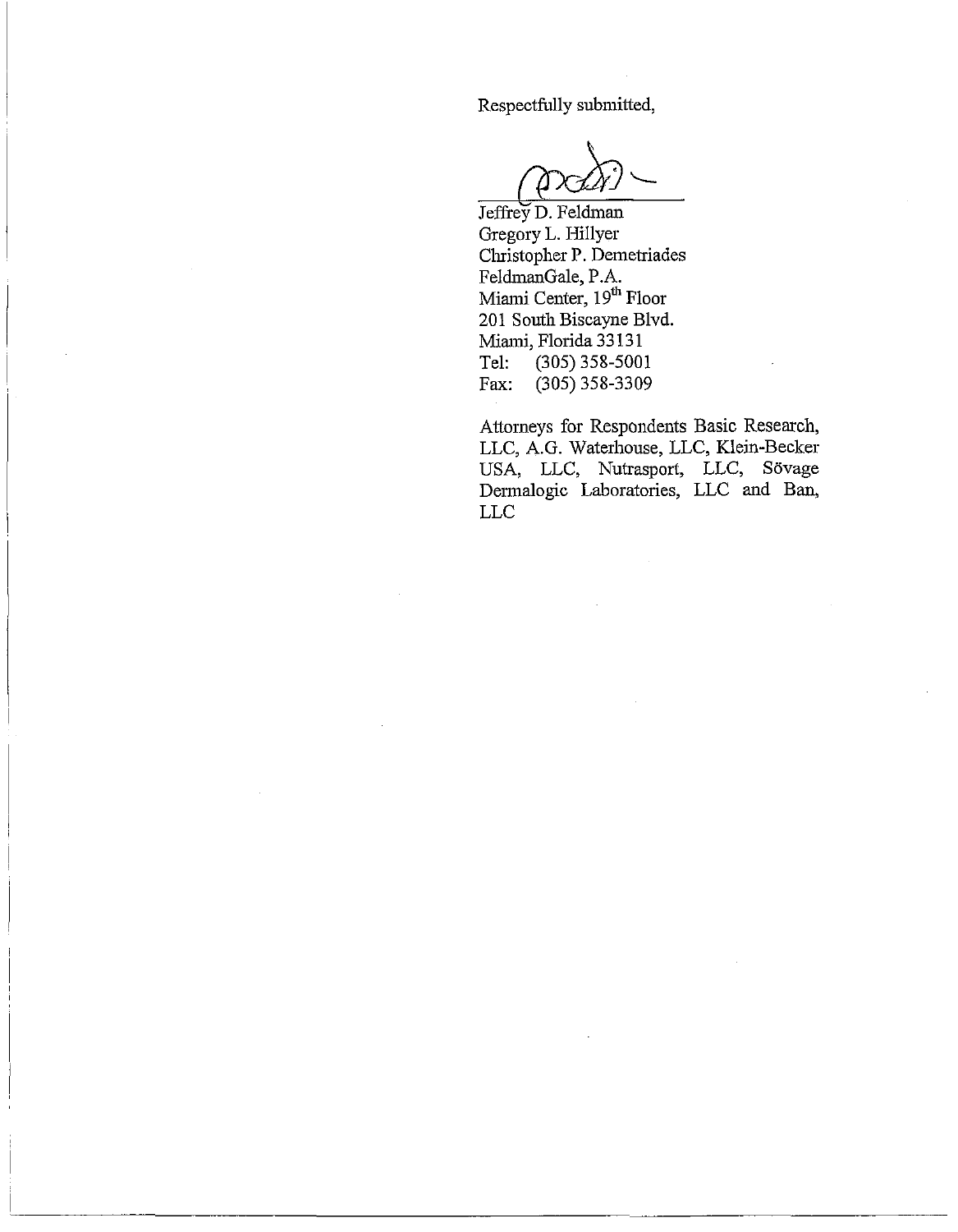DATED this  $q^{\tau\mu}$  day of *<u>September</u>*, 2004.

BURBIDGE & MITCHELL

Richard D. Burbidge Attorneys for Respondent Dennis Gay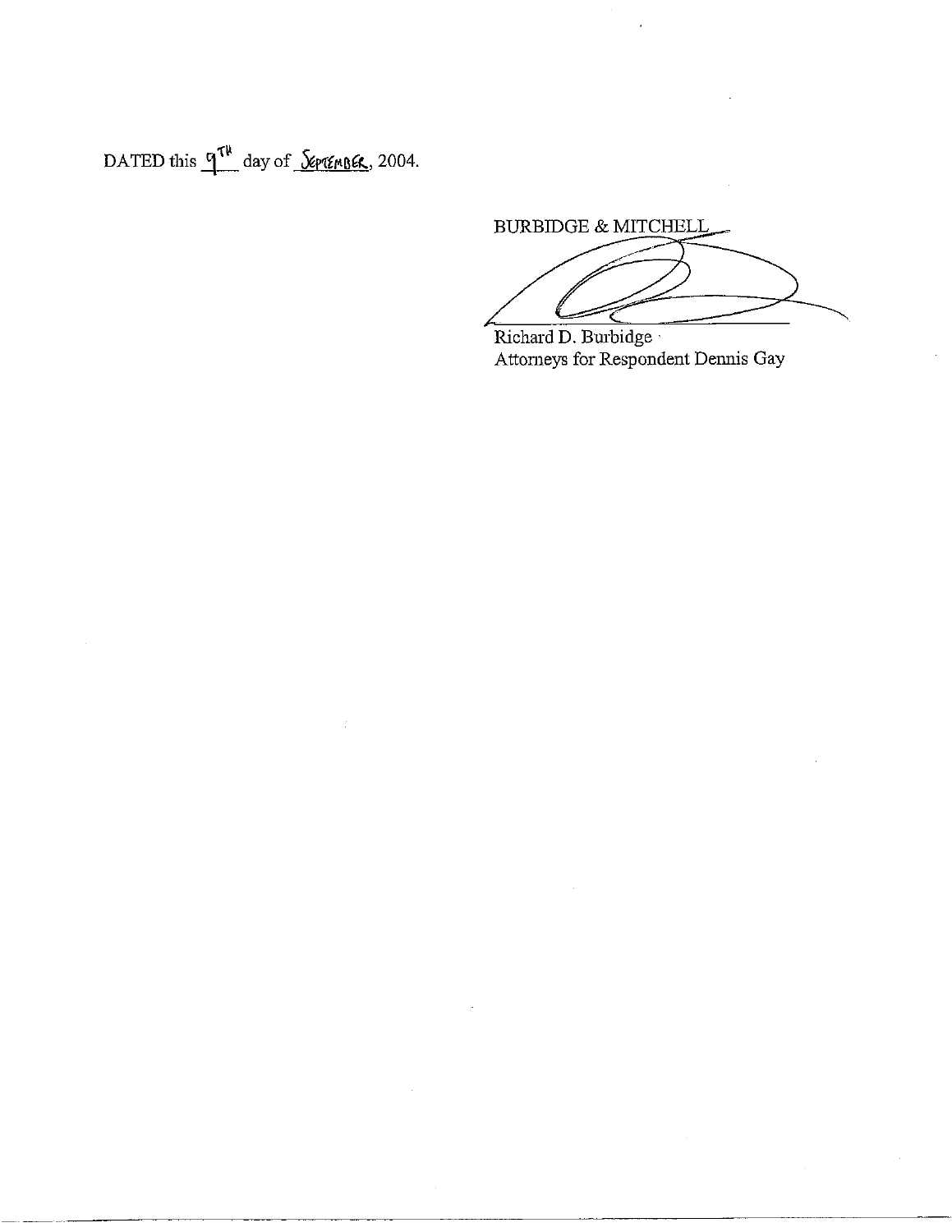RONALD F. PRICE<br> **CONALD F. PRICE**<br>
PETERS SCOFIELD PRICE<br>
A Professional Corporation<br>
340 Broadway Centre<br>
Salt Lake City, Utah 84111<br>
Telephone: (801) 322-2002<br>
Facsimile: (801) 322-2003<br>
E-mail: rfp@psplawyers.com **PETERS SCOFIELD PRICE A** Professional Corporation 340 Broadway Centre 111 East Broadway Salt Lake City, Utah 84111 Telephone: (801) 322-2002 Facsimile: (801) 322-2003 E-mail: rfp@psplawyers.com

Attorneys for Respondent Daniel B. Mowrey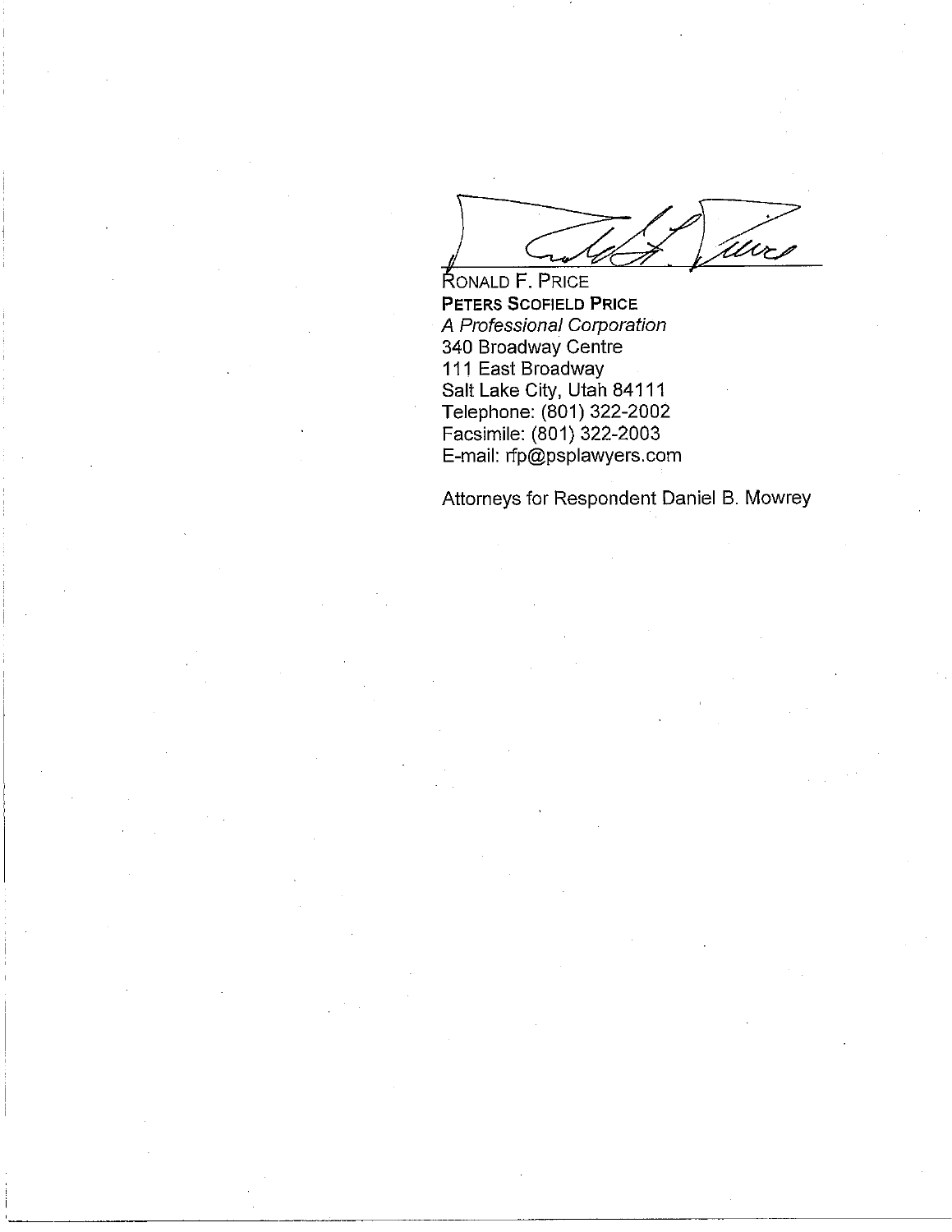Mitchell K. Friedlander

Mitchell K. Friedlander c/o Compliance Department 5742 West Harold Getty Drive Salt Lake City, Utah 841 16 Telephone: (801) 414-1 800 Facsimile: (801) 517-7108

Pro Se Respondent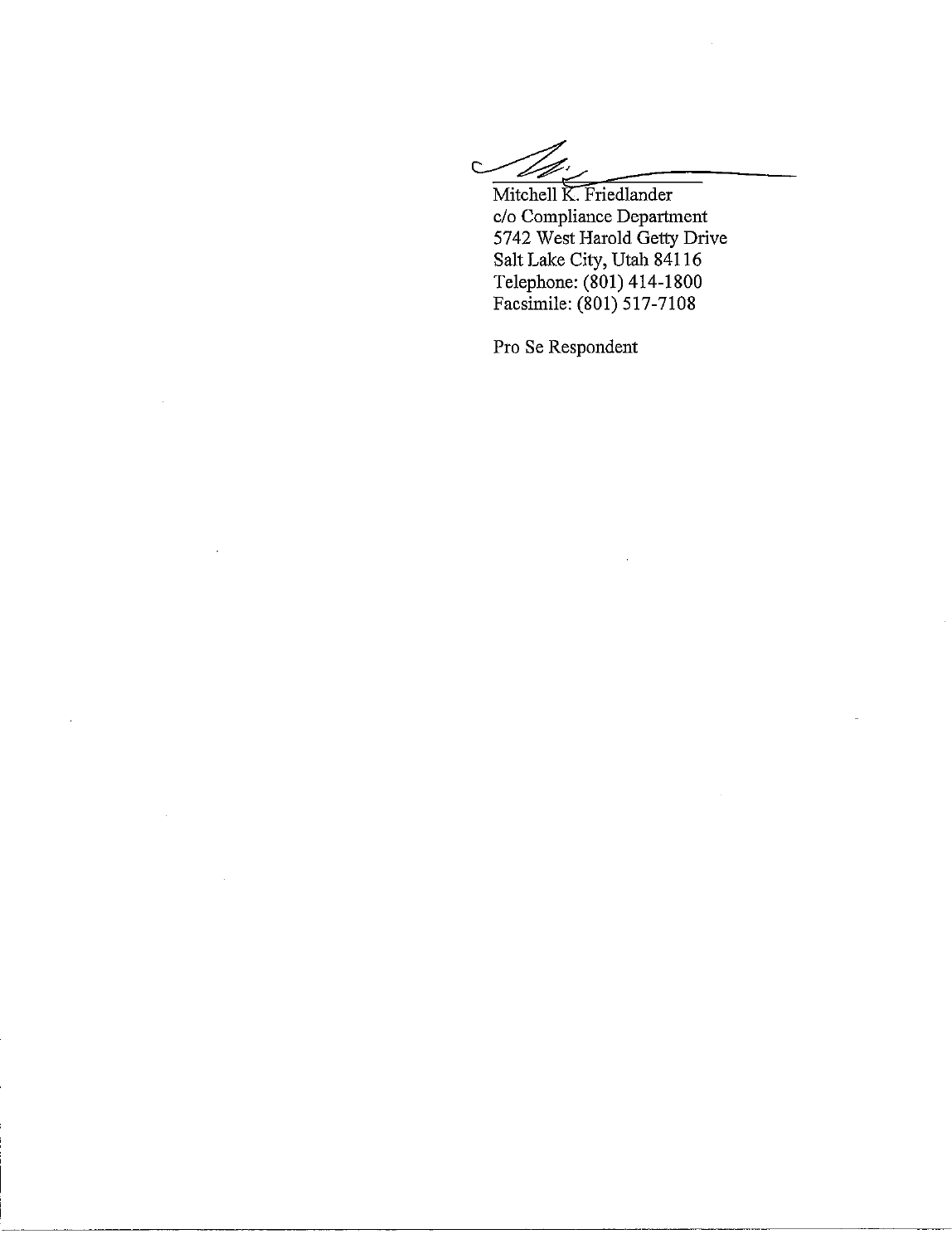#### **CERTIFICATE OF SERVICE**

I HEREBY CERTIFY that a true and correct copy of the foregoing was provided to the following parlies this 9th day of September, 2004 as follows:

(1) One (1) original aud one (1) copy by Federal Express to Donald S. Clark, Secretary, Federal Trade Commission, Room H-159, 600 Pennsylvania Avenue, N.W., Washington, D.C., 20580;

(2) One (1) electronic copy via e-mail attachment in Adobe<sup>®</sup> ".pdf" format to the Secretary of the FTC at Secretary@ftc.gov;

(3) Two (2) copies by Federal Express to Administrative Law Judge Stephen J. McGuire, Federal Trade Commission, Room H-104, 600 Pennsylvania Avenue N.W., Washington, D.C. 20580;

(4) One (1) copy via e-mail attachment in Adobe<sup>®</sup> ".pdf" format to Commission Complaint Counsel, Laureen Kapin, Joshua S. Millard, and Laura Schneider, all care of lkapin@ftc.gov, jmillard@ftc.gov; rrichardson@ftc.gov;  $Ischneider@ftc.gov$  with one (1) paper courtesy copy via U. S. Postal Service to Laureen Kapin, Bureau of Consumer Protection, Federal Trade Commission, Suite NJ-2122, 600 Pennsylvania Avenue, N.W., Washington, D.C., 20580;

(5) One (1) copy via U. S. Postal Service to Elaine Kolish, Associate Director in the Bureau of Consumer Protection, Federal Trade Commission, 600 Pennsylvania Avenue, N.W., Washington, D.C. 20580

(6) One (1) copy via United States Postal Service to Stephen Nagin, Esq., Nagin Gallop & Figueredo, 3225 Aviation Avenue, Suite 301, Miami, Florida 33 131.

(7) One (1) copy via United States Postal Service to Richard Burbidge, Esq., Jefferson W. Gross, Esq. and Andrew J. Dymel, Esq., Burbidge & Mitchell, 215 South State Street, Suite 920, Salt Lake City, Utah 841 11, Counsel for Dennis Gay.

(8) One (1) copy via United States Postal Service to Ronald F. Price, Esq., Peters Scofield Price, A Professional Corporation, 340 Broadway Centre, 111 East Broadway, Salt Lake City, Utah 841 11, Counsel for Daniel B. Mowrey.

(9) One (1) copy via United States Postal Service to Mitchell K. Friedlander, 5742 West Harold Gatty Drive, Salt Lake City, Utah 841 11, Pro Se.

priv.